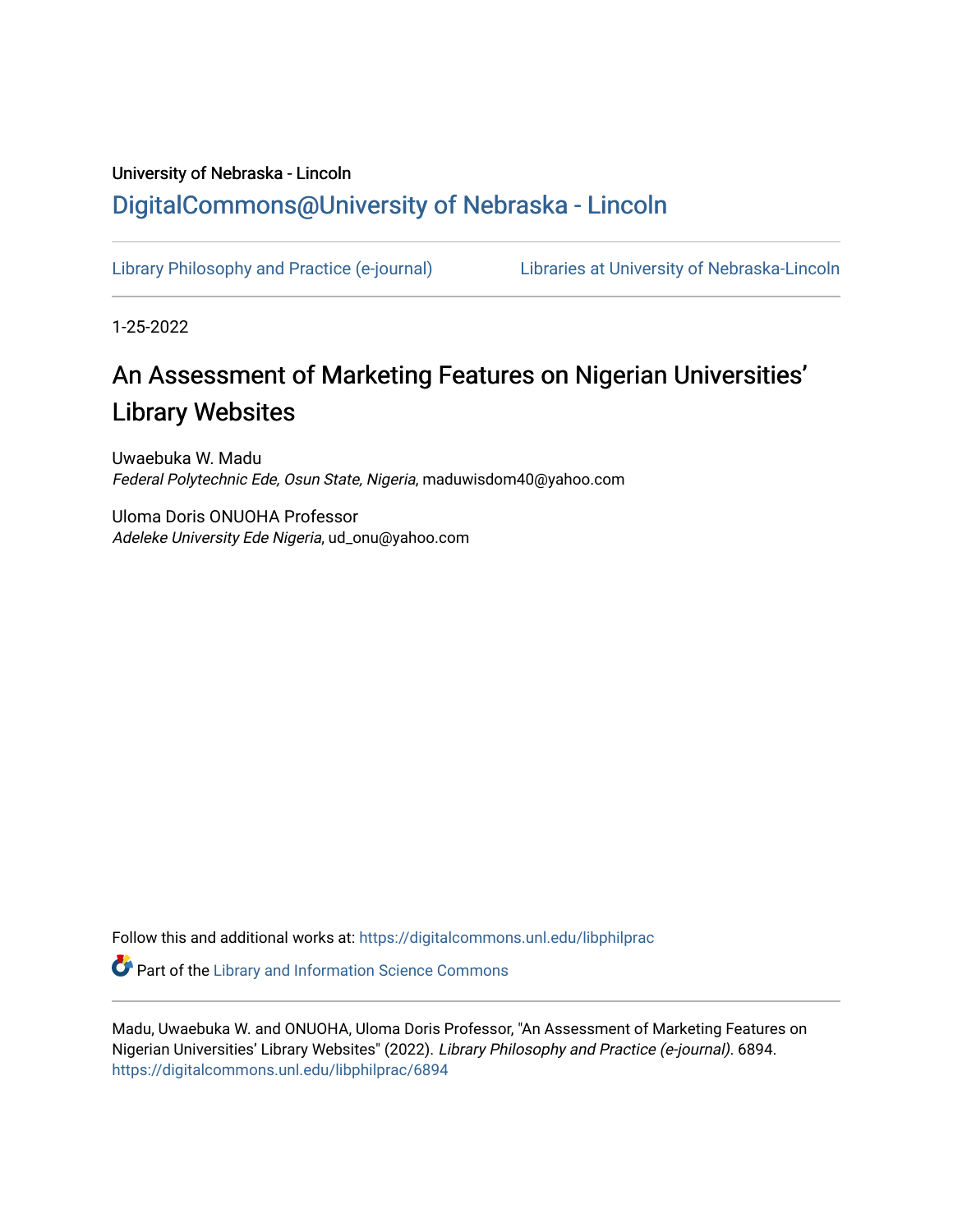#### **An Assessment of Marketing Features on Nigerian Universities' Library Websites**

**Uwaebuka Wisdom MADU Department of Library and Information Science The Federal Polytechnic Ede, Nigeria [maduwisdom40@yahoo.com](mailto:maduwisdom40@yahoo.com)**

# **Uloma Doris ONUOHA (PhD) Adeleke University Library, Ede, Nigeria**

#### **Abstract**

Web marketing of library resources and services has become a global trend because of it's potential to bridge the awareness gap that usually exists between user communities and available resources/services. This study assessed the marketing features of Nigerian university library websites with emphasis on six (6) elements of (visibility, information, networking, consultation services, online services and online resources). The study adopted a descriptive survey design. The population of the study comprised all the one hundred and ninety seven (197) NUC accredited universities in Nigeria. Purposive sampling technique was employed to select 50 university libraries with dedicated websites. Observation checklist was used for data collection. Data was analyzed using frequency count and simple percentages. Findings revealed that, the library websites are doing well in the marketing features of visibility, information, consultation services and online resources. However, their performance in the areas of networking and online services is not satisfactory. The study concluded that, although Nigerian university library websites possess moderate marketing features, there is need for improvement in their use for networking and offering of online services in order to ensure their maximum utilization for marketing purpose. Hence, the study recommends among others that, IT experts with librarianship background should be employed to handle university library website development and management to ensure the integration of all relevant marketing features from time to time.

**Key Words**: Marketing features, Nigerian universities, library websites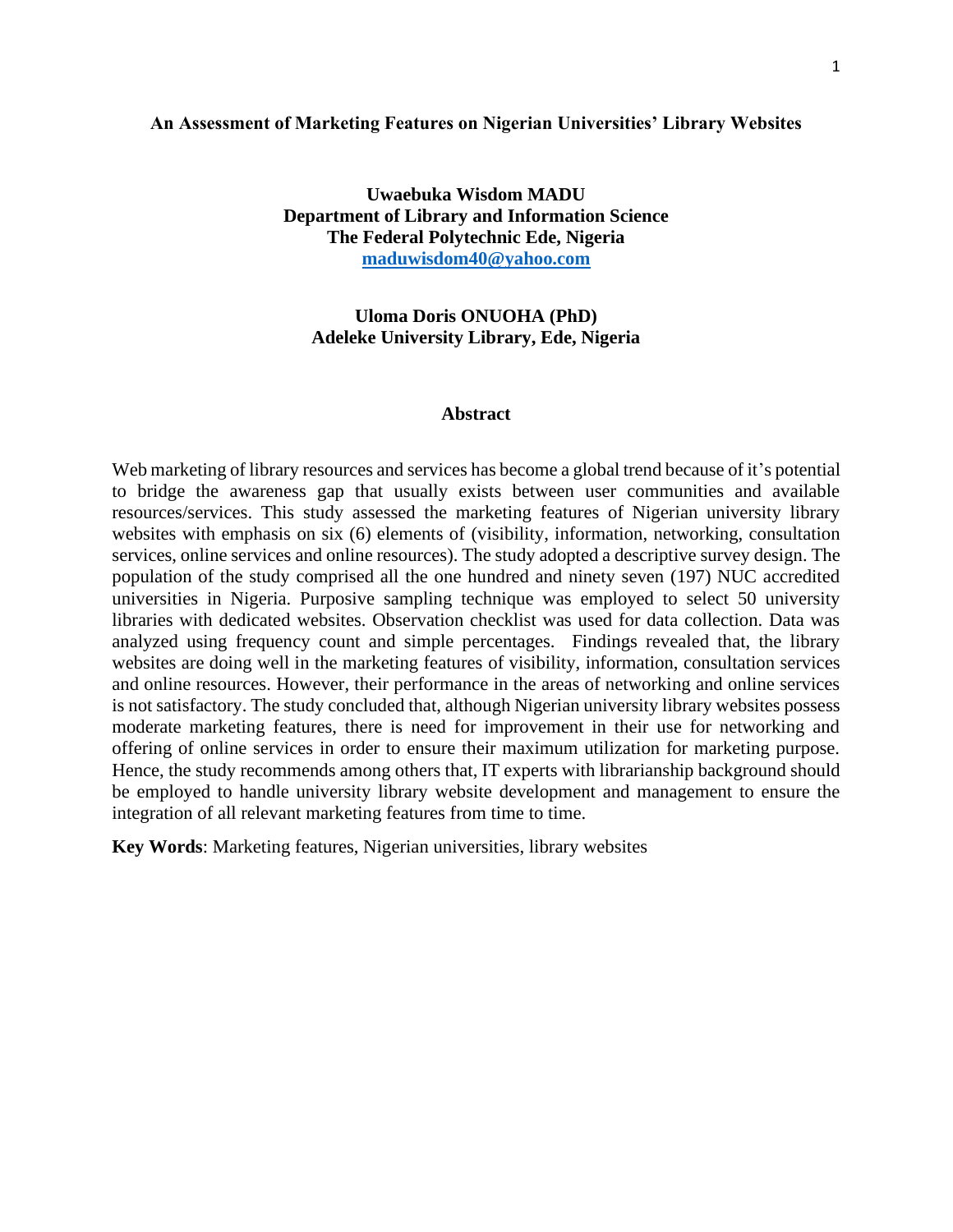# **1.1 Introduction**

The technological revolution that defines the  $21<sup>st</sup>$  century has massively impacted every aspect of service delivery of organizations and institutions particularly higher educational institutions and their component units. Universities are designed to offer educational services geared towards the production of high level manpower needed for societal development through such activities as teaching and research. One of the basic vehicles required for the attainment of the lofty agenda of universities is the library which is also being transformed by technological creations like the Web. According to Babar et al. (2020) people and organizations are using the Web, and their numbers are increasing day by day. Nowadays, any organization without a website can be said to be lacking a very vital factor in its development. People want to explore the services and products of an organization on their desktop in order to make up their mind whether or not to deal with that organization. A website not only lends credence to its services but also creates a confidence among its users that they are going to be provided with services of very high order (Kumar & Bansal, 2014). In view of the massive importance of the Web, university libraries across the world are also developing their websites to enhance their services and resources.

A website is a set of unified webpages, usually including a homepage and server prepared and managed as a collection of information by an individual or institution. The Wikipedia Encyclopedia (2021) explains a website as a collection of related web pages, including multimedia content, typically identified with a common domain name, and published on at least one web server. A website may be accessible via a public Internet Protocol (IP) network, such as the Internet, or a private local area network (LAN), by referencing a uniform resource locator (URL) that identifies the site. A library website is, therefore a set of purposefully designed interconnected webpages that unveil the mission and vision of a library, it's resources and services as well as activities to the visitors without the barriers of distance and time.

Indeed, university libraries play vital role in actualizing the objectives of university education by providing relevant information resources and ensuring access, use and preservation of library collections. Unfortunately, it appears that the resources and services offered by most university libraries are underutilized. There are numerous empirical evidences that point to declining patronage of university library services and resources (Mutani, 2016; Olajide & Adio, 2017; and Echem & Alex-Nmecha, 2019). The situation calls for the adoption of pragmatic and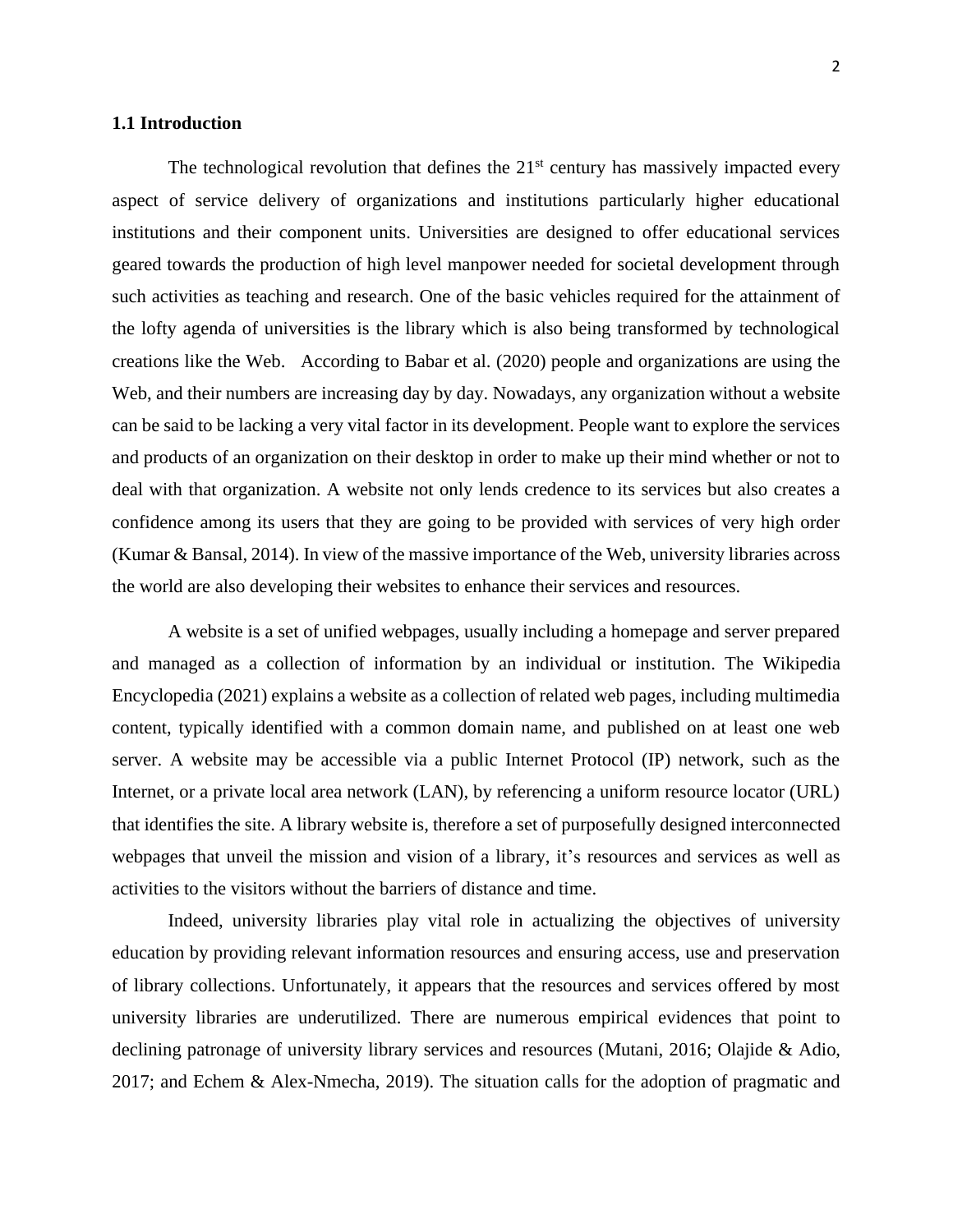technologically driven approach in marketing of university library services and resources to promote library use and restore the diminishing perception of library as the heartbeat of a university. In this regard, marketing of library services and resources has become imperative.

Marketing from library point of view entails all purposeful actions taken to increase the visibility and perception of the library and its services in a positive light among its actual and potential users. The aim being to create persistent awareness among patrons, which in turn encourages better use of the library. A number of ways or strategies exist through which library services and resources are being marketed which include the use of newsletters and leaflets, brochures, flyers, notice boards, bookmarks, exhibitions, direct mail, billboards, television, radio, newspapers. In the midst of all these, new and innovative methods of publicity are very necessary to reach out to the new breed of online users.

The library website has emerged as one of the major means of marketing university library services and resources especially because greater number of their users are digital natives who would rather access the services of the library virtually than visit the library building. More so, Siddike et al. (2013) believe that, the library website is the primary vehicle used to distribute library information and collections electronically to university students, faculty, and staff. In view of these, university libraries must integrate marketing features in their websites for the purpose of creating adequate awareness of their resources and services among their user communities. By so doing, they will not only be putting the websites to maximum use, but also promoting library patronage and contributing to the attainment of the overall mission of the parent institution. Suffice it to say that, the essence of a university library website that is not designed to achieve effective promotion/marketing of the library, its resources and services is defeated from the onset.

Key marketing features of library websites have been variously identified and adopted by scholars. Among them are visibility, fundraising, information, consultation and comments (Welch, 2005). Kaur (2009) modified the fundraising feature to networking. Okon et al. (2015) and Babar et al. (2020) used same features in their studies with minor modifications that saw the inclusion of online services and resources. Visibility is defined by direct link from the institutional home page to the library website. In other words, a library website whose link cannot be openly sighted on the university homepage is said not be visible. The fundraising features entail direct links to friends/associates group pages and gifts/donations. The information feature deals with direct links to library news (i.e information to users), library programs, photographs of events, exhibits, online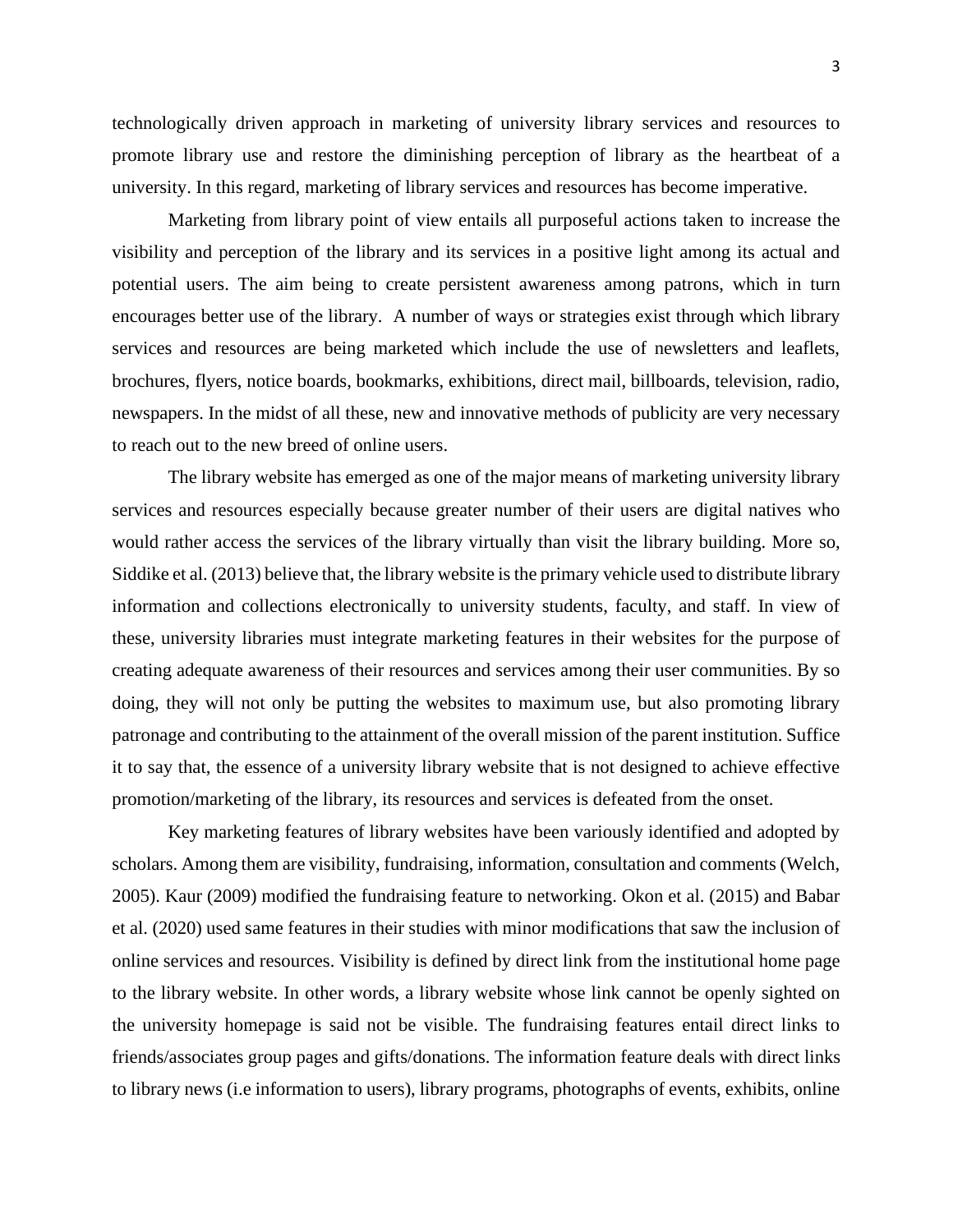bulletin, new collections, among others. Consultation and Comments are determined by direct links to "Ask-a-librarian," e-mail, or comments pages. Similar to fundraising is the feature of networking which deals with link to other libraries, universities, relevant professional bodies, social media, among others. Online services and resources are measured by links to application forms, reservation and inter library loans, user education, Online Public Access Catalogue, databases, e-books and e-journals, among others. In view of the foregoing, the present study adopted the features of visibility, information, networking, consultation services, and online services and resources to evaluate Nigerian universities' library websites in order to determine their marketing potentials for improving library patronage.

# **1.2 Statement of the Problem**

Libraries, like other enterprises need marketing to project and promote their services and resources. As library and information services move from confined spaces to the virtual space, library websites have become vital tool for marketing of library services and collections. As a result, the development and ownership of library websites have become a global practice among universities across the world in which Nigerian university libraries are not left out. Earlier study by Okon et al. (2015) revealed that, Nigerian academic Library websites were underutilized for marketing of information resources and services. This could be attributed to inherent lack of marketing features on the websites of the libraries, which is yet to be empirically investigated by any known study. Therefore, the crux of this study was to assess the marketing features of Nigerian universities' library websites with the view to determining their potentials to promote library services and enhance patronage.

# **1.3 Objectives of the Study**

The general objective of the study was to assess the marketing features on Nigerian universities' library websites. However, the specific objectives were to:

- 1. determine the visibility of library links on the homepages of Nigerian universities' websites;
- 2. evaluate the elements of information on library websites of Nigerian universities;
- 3. determine the networking features on library websites of Nigerian universities;
- 4. determine the consultation services on library websites of Nigerian universities;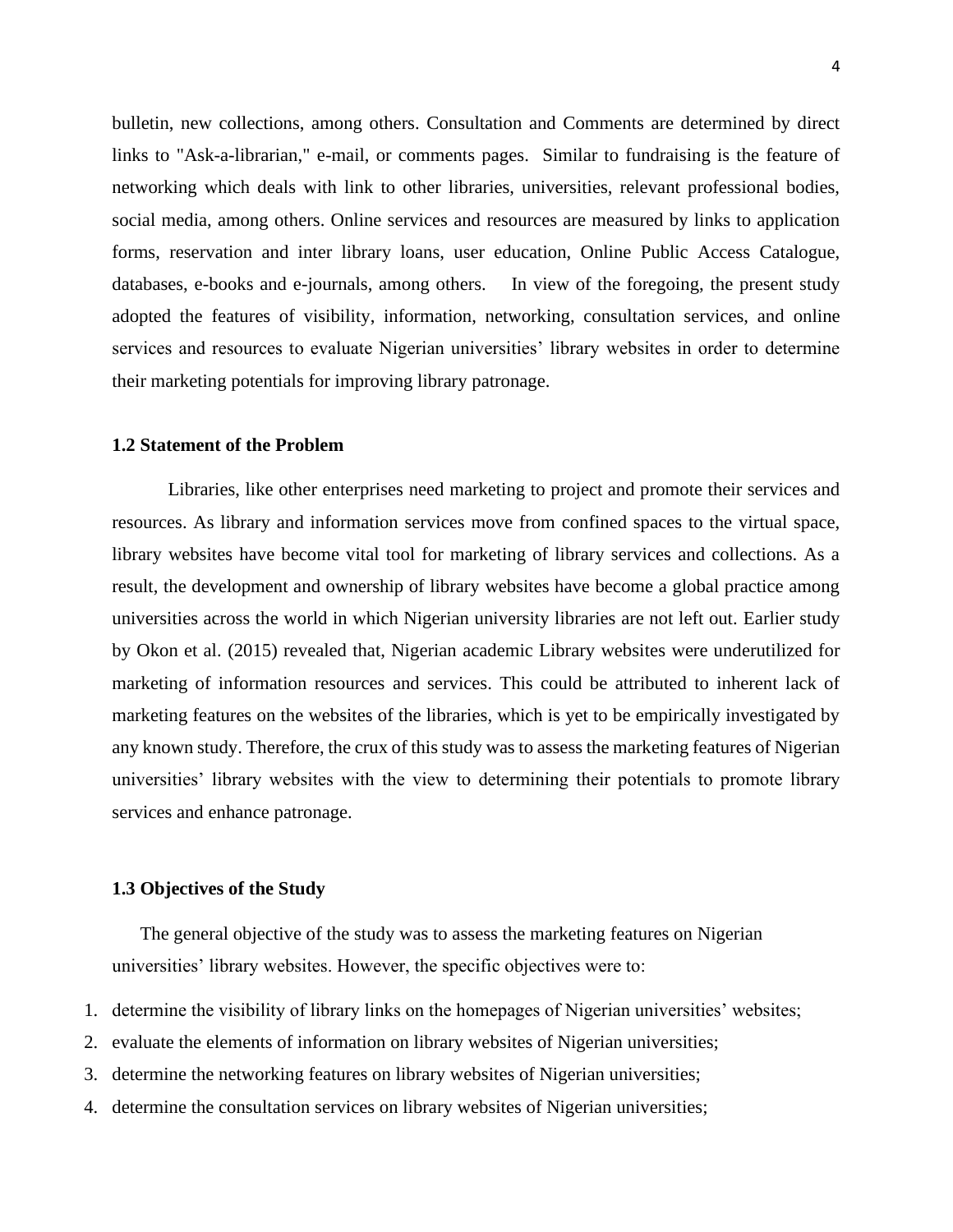- 5. assess the online services on library websites of Nigerian universities; and
- 6. evaluate the online resources on library websites of Nigerian universities.

#### **1.4 Research Questions**

The following questions guided the study:

- 1. are library links visible on the homepages of Nigerian universities' websites?
- 2. what are the elements of information on library websites of Nigerian universities?
- 3. what are the networking elements on library websites of Nigerian universities?
- 4. what are the consultation services on library websites of Nigerian universities?
- 5. what are the online services on library websites of Nigerian universities?; and
- 6. what are the online resources on library websites of Nigerian universities?

# **2.0 Literature Review**

Research efforts have been deployed to explore the subject of library marketing, however, few have addressed web marketing of library resources and services. Welch (2005) examined the use of academic library web sites as a marketing and public relation tool. The study surveyed 106 academic libraries in the United States. The aim was to examine the placement of marketing and public relations links on the homepages. Four categories of visibility, fundraising, consultation and comments as well as information were used to analyze the university and library homepages based on primary goals of library marketing and public relations. Finding from the study revealed that, academic research libraries were doing well for visibility, consultation, and comments, but lacking in terms of fundraising and information.

Castaldo (2008) conducted a study to see how libraries under the Association of Research Libraries (ARL) promote electronic resources from their homepages and to determine if advertising e-resources from the Duke University Libraries homepage increased use and/or interest in the selected resources. A content analysis of ARL library homepages was done to see how many advertise electronic resources and what these advertisements look like. The study further considered the Duke University Libraries to measure effectiveness of their e-resource homepage advertisements. Click-through and usage data were collected on the advertisements and the resources. Results indicate that more than half of the ARL libraries advertise electronic resources from their homepages and that they present these adverts in similar manners. Results from the data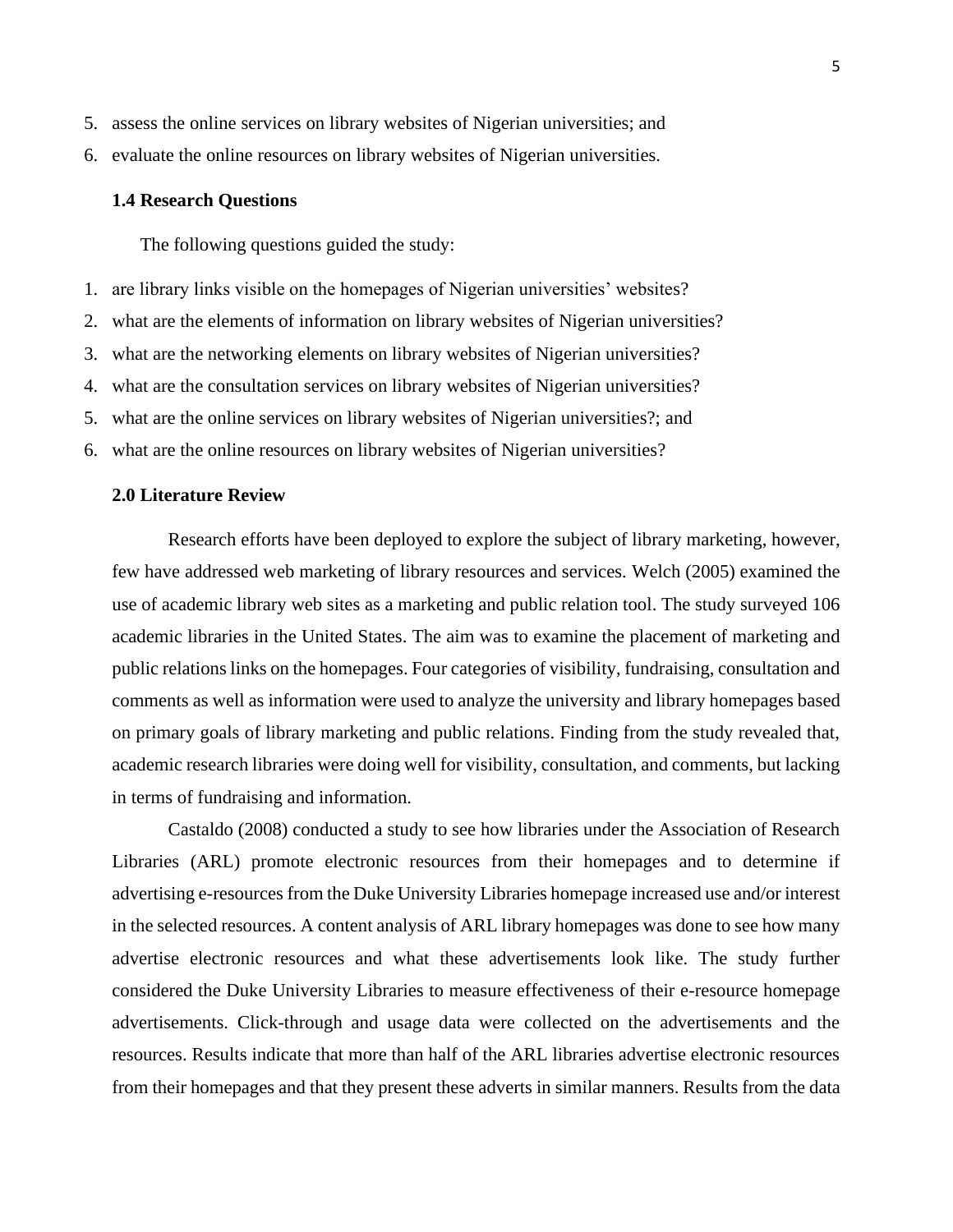collected at Duke Libraries did not show a direct relationship between clicks and increased usage of the resources, but high click-through numbers on the adverts indicate that user interest in these resources was apparent (Castaldo, 2008).

One of the most cited studies on the subject of web marketing of library services was carried out in Malaysia in 2009. The study examined the use of academic library websites for marketing approach, promotional and public relations activities and found that academic libraries are lacking in their promotional activities. The researcher reported that, library websites were not fully utilized as a marketing tool and an enabler to reach out to the community for promotion of services and collections (Kaur, 2009). The study of Kaba (2011) equally reveals that academic library websites in United Arab Emirates were not fully utilized for marketing library resources and services, given that majority of the libraries did not to provide online literacy courses, live supports, copyright documents, and online user surveys which are key features of library marketing.

Okon et al. (2015) assessed the strategic issue of marketing of web-based information resources and services via library websites in academic libraries in Nigeria. The study revealed that academic library websites were underutilized for marketing of information resources as this development is evolving. Abbas et al. (2016) examined the extent to which university libraries in Pakistan are relying on the website for communication with the student and for marketing purpose. Total of 148 universities websites were analyzed. The study found that the universities library websites are not fully developed in terms of using them as a marketing tool. The study also reveals that, the websites lacked some relevant information and did not have collaborative interface with the users so that they can directly communicate with the end users and get the feedback for further enhancement in the technological development of the library. One of the major reasons for marketing through websites is to collate feedback that will be used in improving service delivery; therefore, the designing stage must put in place a good feedback mechanism.

In Australia, Yi (2016) examined how academic librarians perceive techniques for promoting services and resources, and the factors affecting the perceptions regarding effectiveness of techniques used. Data for the study were collected from an online survey that was sent to 400 academic librarians in thirty-seven Australian universities. Findings from the study revealed that, librarians used a variety of techniques to promote services and resources. Specifically, the study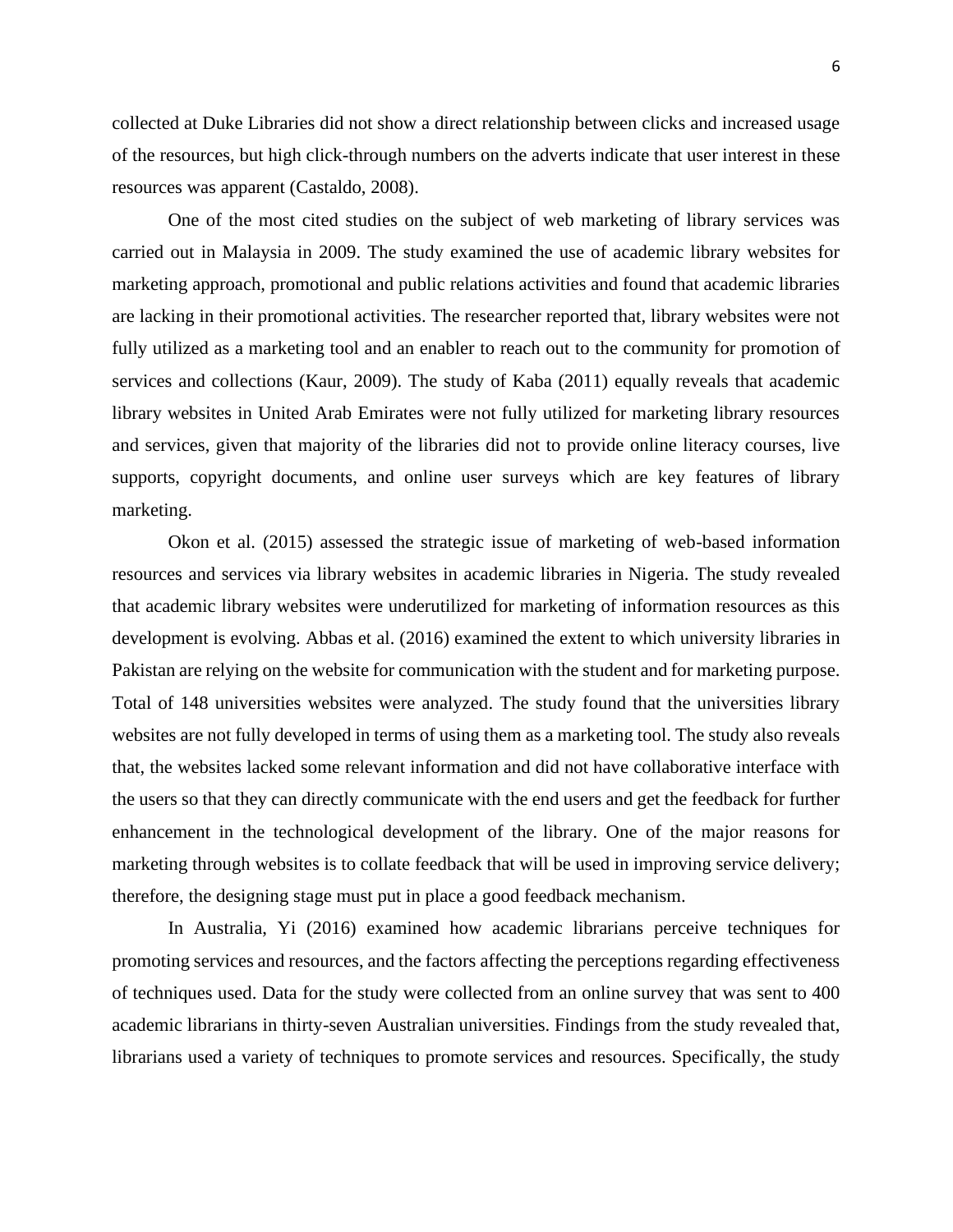reported that, 87.4% of respondent perceived library websites as a very effective technique for promoting library products and services.

Aloysius et al. (2019) examined electronic marketing of library resources and students patronage in university libraries in Akwa Ibom State, Nigeria. One of the key objectives of the study was to determine the extent to which university libraries in the State used websites to market their information resources. Findings from the study revealed that, although the universities possessed functional and accessible websites, they were not used for marketing of library resources and services as information on existing library resources are not displayed on the website; the websites are not frequently updated to reflect new resources; and information on the websites did not positively influence students' patronage of the universities' libraries.

Babar et al. (2020) examined the marketing features on university library websites in Pakistan through content analysis. The researchers' main aim was to identify the key marketing features on the websites and to compare the public and private sectors university library websites in terms of marketing activities. A purposive sample of 53 main (Central) libraries websites of public and private sector universities having at least one marketing feature was selected for detailed analysis. The study reveals that the overall situation of university library websites in terms of marketing features is not good. Findings further showed that, public sector university library websites are comparatively better than the private sector in terms of marketing features.

In Nigeria, there are few known studies that address marketing of library resources and services through library websites. One of them was conducted 7 years ago (in 2015) by Okon et al. in which only 12 out of the then 129 approved universities were selected for the study. The second was by Aloysius et al (2019) which did not exclusively studied web marketing but emarketing with the integration of other platform and was limited to only four universities in Akwa Ibom State. As at May 2021, there are 197 approved universities in Nigeria (NUC, 2021). Application of modern technologies in university libraries has also improved since 2015. There was therefore the need to examine the current status of Nigerian universities' library websites with peculiar interest in marketing features, aimed at determining the potentiality of the websites for library marketing purposes. This study was undertaken to fill the gap.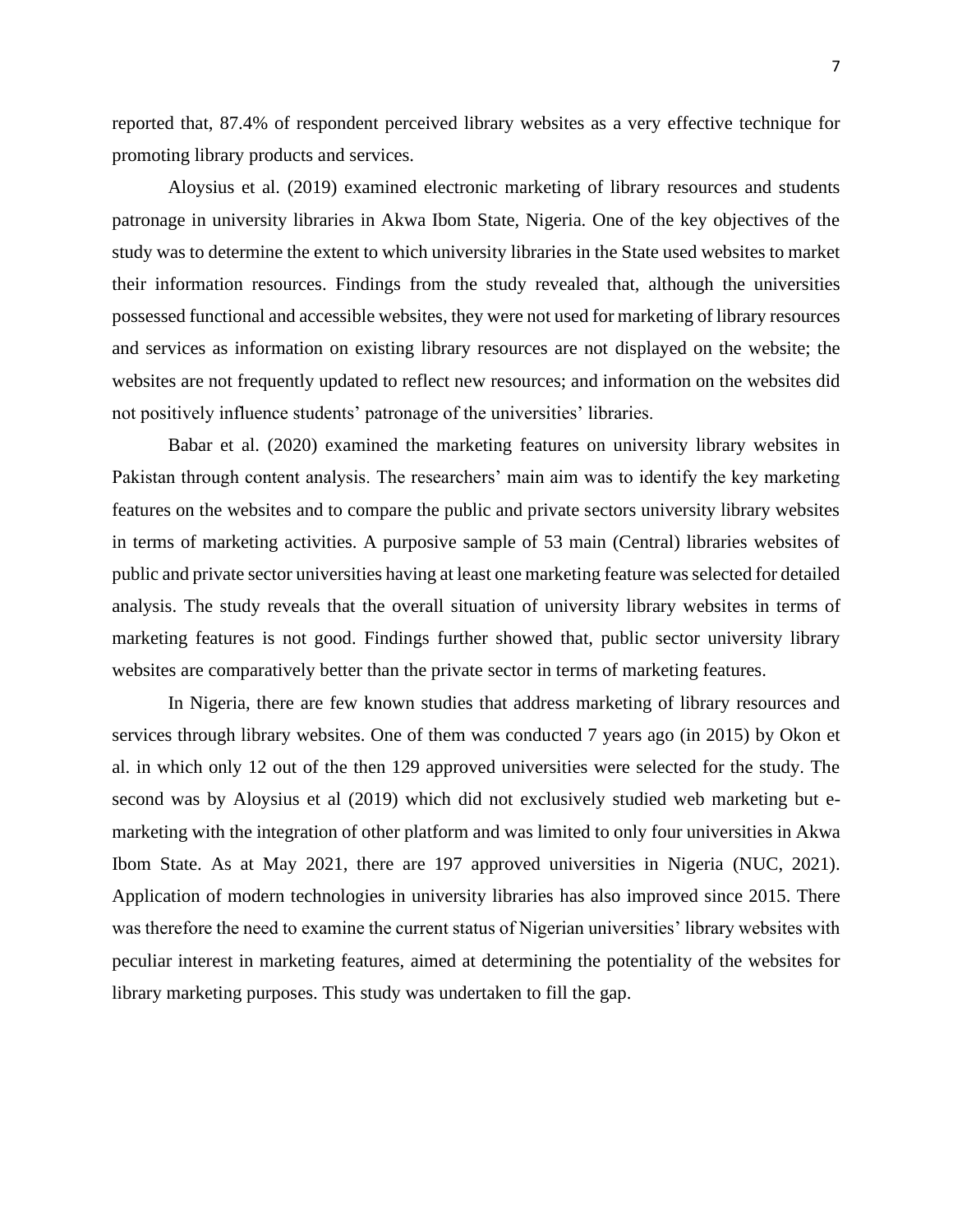#### **3.0 Research Methodology**

Survey design was adopted for the study. The population consisted of all the one hundred and ninety seven (197) universities approved by the National Universities Commission (NUC) as at May, 2021. The universities comprises of 45 federal universities, 52 state universities and 99 private universities. Purposive sampling technique was employed to select fifty (50) universities with dedicated library websites comprising 19 federal, 16 state and 15 private universities. A checklist adapted from the studies of Okon et al. (2015) and Babar et al. (2020) was used for data collection. The checklist was used to analyze the websites of the universities and their libraries. First, the universities' websites were visited to determine the existence of direct or indirect link to their libraries. It is believed that, any search for library services or resources would likely begin from the university website particularly for people who are not familiar with the library website. Each of the websites analyzed were visited more than once within the period of the study which spanned between  $1<sup>st</sup>$  of March to  $3<sup>rd</sup>$  of June, 2021. Frequency count and simple percentages were used to analyze the generated data.

## **4.1 Results and Discussion**

# **Table 1: Library Link Visibility on University Website Home Pages**

| <b>Universities</b>   |    | Visible (%) | <b>Not Visible</b> |  |  |
|-----------------------|----|-------------|--------------------|--|--|
| <b>Number Sampled</b> | 50 | 40 (80%)    | 10(20%)            |  |  |

Table 1 presents the analysis of data on library link visibility on university website home pages. The result reveals that, library link is directly visible on 40 (80%) out of the 50 university home pages visited, whereas it is either indirectly visible or not visible at all in 10 (20%) of the universities home pages. Visibility is defined as the existence of direct link from the university website to the library website. Pull-down, pop-up or mouse-over links are considered as indirect link (Siddike et al., 2013). This result therefore shows that, most of the universities sampled market their libraries by making the library link directly visible on their home pages. The university website is usually the first point of call for people seeking information on any component of the university system; hence, ensuring visibility of library link on the home page will not only create awareness of the existence of the library among the university community, but also facilitate access to the library's services and resources. The finding of this study on library link visibility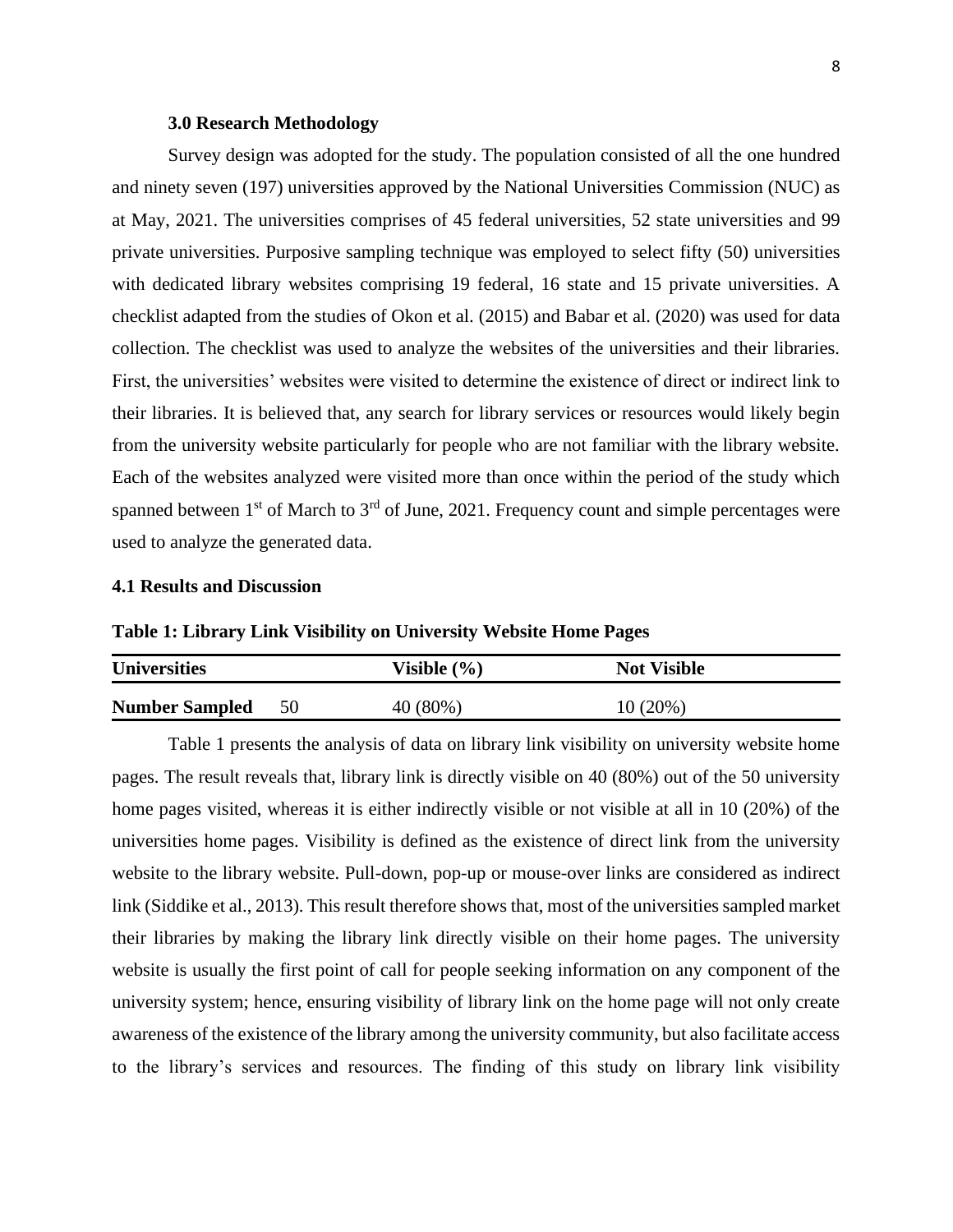collaborates with Babar et al. (2020) who reported that 73.58% of their study sample had direct link visibility on their universities homepages.

| S/N<br><b>Elements of Information</b> |          |          | Available $(\% )$ Not Available $(\% )$ Total $(\% )$ |
|---------------------------------------|----------|----------|-------------------------------------------------------|
| 1. Library news                       | 39 (78%) | 11(22%)  | 50 (100%)                                             |
| 2. Library programmes                 | 39 (78%) | 11(22%)  | 50 (100%)                                             |
| 3. Vision and mission statements      | 37 (74%) | 13 (26%) | 50 (100%)                                             |
| 4. Opening and closing hours          | 34 (68%) | 16(32%)  | 50 (100%)                                             |
| 5. Photographs of events              | 31(62%)  | 19 (38%) | 50 (100%)                                             |
| 6. Update on new arrivals             | 23 (46%) | 27 (54%) | 50 (100%)                                             |
| 7. Online bulletin                    | 11(22%)  | 39 (78%) | 50 (100%)                                             |
|                                       |          |          |                                                       |

**Table 2: Elements of Information on University Library Websites**

Table 2 presents analysis on the element of information available on Nigerian universities' library websites. The result shows that, majority of the library websites provide library news (78%); information about library programmes (78%); the vision and mission statements of the libraries (74%); opening and closing hours (68%); and photographs of events (62%). However, information on new arrivals is not popular in the websites as only 23 (46%) provided such information while 27 (54%) did not. Also, only 11 out of the 50 sampled library websites had online bulletins that contained recent information about the library. Larger percentage (78%) of the websites did not have online bulletins.

Availability of elements of information on library website is vital for marketing purposes. An ideal library website is therefore required to promote its collection and services by providing pieces of information that will attract and sustain patronage. Although compliance with provision of elements of information on library website is not total among the sampled university library websites, it can be deduced that a reasonable number of the library websites contained adequate elements of information that has the potential to market the libraries to their user communities. The results of the study regarding this feature is in line with the findings of the study by (Kaur, 2009). It however contradicts the finding of Babar et al. (2020) who reported that the overall situation regarding the element of information as a marketing feature expected of a university library website was not satisfactory among Pakistani university libraries.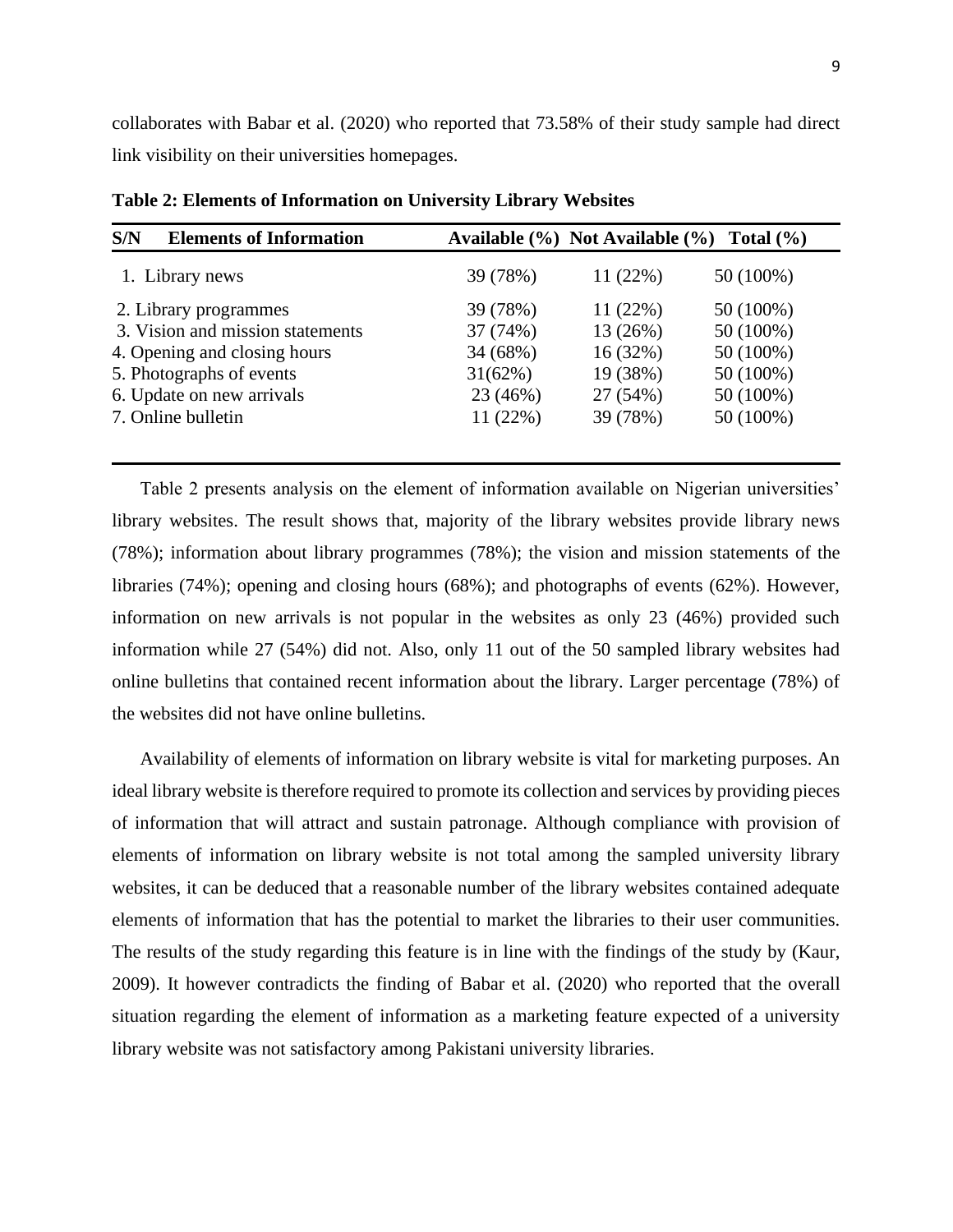| $S/N$ .        | <b>Networking Features</b>      |            | Available (%) Not Available (%) Total (%) |             |
|----------------|---------------------------------|------------|-------------------------------------------|-------------|
| $\mathbf{1}$ . | Link to NLA, LRCN, IFLA, others | 02(4%)     | 48 (96%)                                  | $50(100\%)$ |
| 2.             | Link to other libraries         | 06(12%)    | 44 (88%)                                  | $50(100\%)$ |
| 3.             | Link to other universities      | $05(10\%)$ | 45 (90%)                                  | $50(100\%)$ |
| 4.             | Link to NUC                     | 03(6%)     | 47 (94%)                                  | $50(100\%)$ |

**Table 3: Networking Features on University Library Websites**

Table 3 presents the analysis of data on networking features on Nigerian universities' library websites. The result shows that, all the networking features examined were largely lacking in the sampled websites. Specifically, 48 constituting 96% of sampled websites did not provide any link whatsoever to relevant professional bodies like NLA, LRCN, NALISE, IFLA among others; only 2 did. Only 6 (12%) have links to other libraries, 44 (88%) did not. Only 5 out of the 50 websites sampled have links to other universities, 45 constituting 90% did not. Also, only 3 (6%) of the websites have links to the National Universities Commission (NUC) while 47 (94%) did not. It is therefore be concluded that majority of the library websites did not possess networking features that can improve their web marketing potentials.

The lack of networking features among Nigerian universities library websites undermines their ability to offer their clients the chance to benefit from the avalanche of information resources available in relevant institutions and organizations. For instance, through web networking, university libraries can let their patrons tap from the NUC digital library and other open access sources of relevant agencies. In a digital globalized age, networking should be a key component of university library websites in order to enable them explore available collaborative opportunities that abound in institutions of similar objectives. However, this study has revealed that most university libraries in Nigeria are not tapping into these opportunities as the library websites are not being maximally utilized for networking. This finding supports the result of earlier studies by Welch (2005); Okon et al. (2015); Abbas et al (2016), and Babar, et al (2020).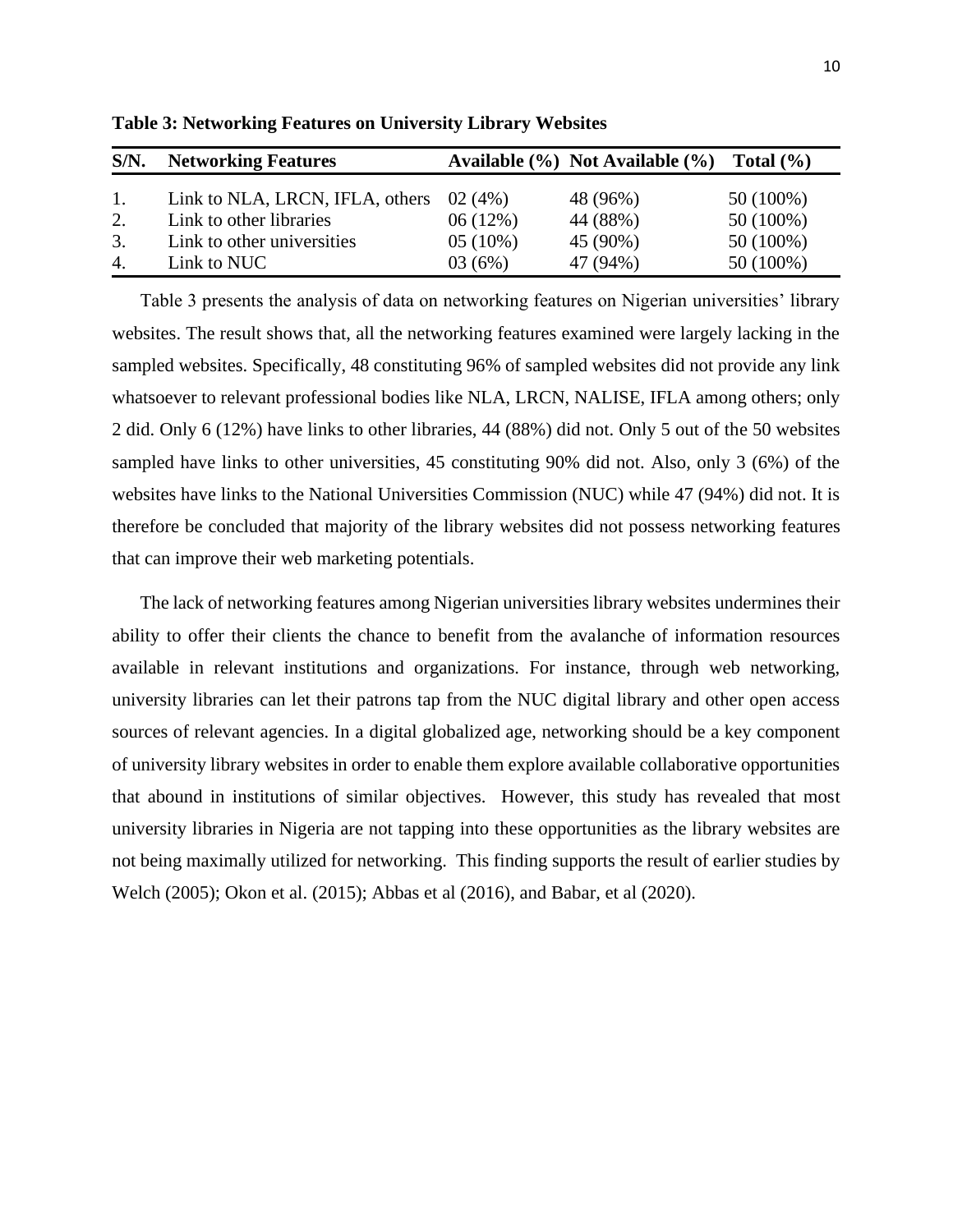| $S/N$ .<br><b>Consultation Services</b> | Available (%) Not Available (%) Total (%) |
|-----------------------------------------|-------------------------------------------|
| 1. Email services                       | 50 (100%)<br>12(24%)<br>38 (76%)          |
| 2. Ask-a-Librarian                      | 22(44%)<br>50 (100%)<br>28 (56%)          |
| 3. Link to social media                 | 31(62%)<br>19 (38%)<br>50 (100%)          |
| 4. Comment page                         | 50 (100%)<br>23 (46%)<br>27 (54%)         |
|                                         |                                           |

**Table 4: Consultation Services on University Library Websites** 

Table 4 presents analysis of data on the consultation services available on Nigerian university library websites. Specifically, data analysis shows that, 38 (76%) of the sampled library websites provided links for email services, while 12 (24%) did not. Link for 'ask-a-Librarian' service was provided in 28 (56%) of the websites, while 22 (44%) did not have it. Only 23 of the websites (46%) provided comment pages for feedback; whereas 27 (54%) did not have such pages. Interestingly, 31 of the sampled 50 website provided links to social media apps like Facebook, Twitter, Instagram, WhatsApp, among others. Nineteen of the websites constituting 38% did not provide any such links.

It can be deduced from analyzed data that, the level of consultation services/platforms available on the university library websites is quite satisfactory and sufficient to promote library patronage. Modern users of university libraries are predominantly digital natives who prefer online enquiries to the traditional means of visiting the library building. Through online consultation, the barriers of time and space are entirely eliminated thereby giving the user community a 24/7 access to consultation services. Therefore, it is good that Nigerian university libraries are offering and marketing consultation services through the use of their websites as has been revealed by this study. This result is in line with the findings by Welch (2005), and Kaur (2009). However, it differs from the findings of Abbas, et al. (2016) and Babar, et al*.* 2020.

| S/N | <b>Online Services</b>                         | Available (%) Not Available (%) Total (%) |          |             |
|-----|------------------------------------------------|-------------------------------------------|----------|-------------|
|     | 1. Link to application (registration) forms    | 14 (28%)                                  | 36 (72%) | $50(100\%)$ |
|     | 2. Link to reservation and inter library loans | $10(20\%)$                                | 40 (80%) | $50(100\%)$ |
|     | 3. Link to renewal                             | 09 (18%)                                  | 41 (82%) | $50(100\%)$ |
|     | 4. Link to user education                      | 32(64%)                                   | 18 (36%) | $50(100\%)$ |
|     | 5. User survey                                 | $05(10\%)$                                | 43 (86%) | $50(100\%)$ |
|     | 6. Downloading link                            | 18 (36%)                                  | 32(64%)  | $50(100\%)$ |

**Table 5: Online Services on University Library Websites**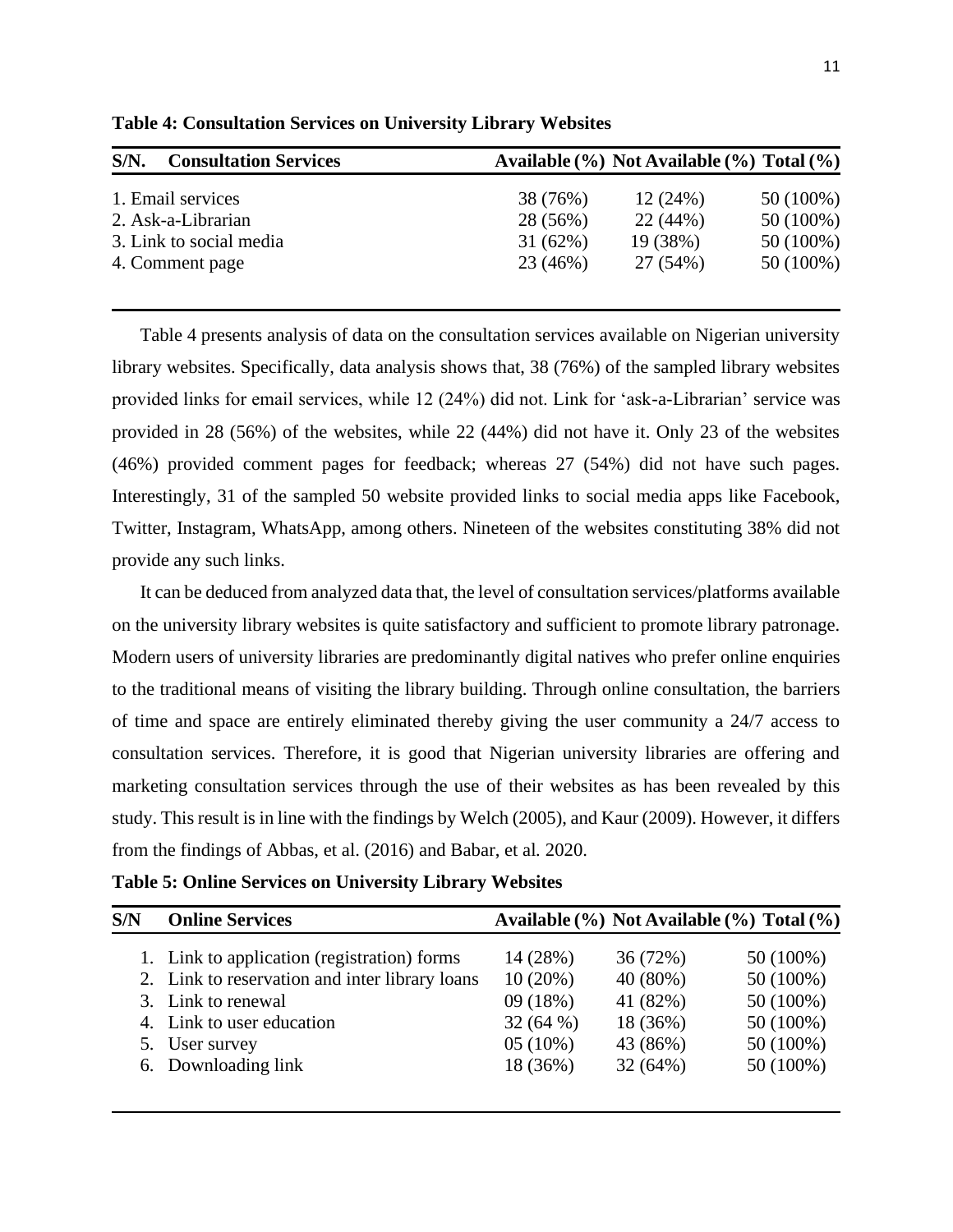Table 5 presents the item by item analysis of data on online services available on university library websites. The result shows that, most of the measured online services were not offered through the websites of the university libraries studied. In specifics, 36 (72%) of the 50 libraries did not provide links to application forms, only 14 (28%) did. Links to reservation and inter library loans were provided in only 10 (20%) of the websites, while 40 (80%) lacked that feature. Only 9 (18%) websites contained links for renewal, whereas 41 (82%) did not. 32 (64%) of the sites have user education links whereas 18 (36%) did not. User survey features are available in only 5 out of the 50 sampled library websites. Downloading link is available in 18 (365) library websites whereas 32 (64%) of the sampled websites did not have that feature.

From the analyzed data, it can be deduced that, majority of the university libraries studied were not using their websites to promote and offer the measured online services. The only exception is user education which 64% of the sampled websites provided access links to. Hence, the study concludes that, user education is the major online service available the university library websites studied. A dynamic library website should not only show visitors what services are available, it should more so grant them access to those services. In the case of the sampled websites, it was observed that, whereas there were sufficient information about what is available, means/links of online access were inadequate, thereby inhibiting the marketing potentials of the websites and ultimately impeding library patronage. This finding concurs with the result obtained by Okon et al. (2015).

| S/N | <b>Online Resources</b>           |          | Available $(\% )$ Not Available $(\% )$ Total $(\% )$ |             |
|-----|-----------------------------------|----------|-------------------------------------------------------|-------------|
|     | 1. E-books                        | 45 (90%) | $5(10\%)$                                             | $50(100\%)$ |
|     | 2. E-journals                     | 45 (90%) | $5(10\%)$                                             | $50(100\%)$ |
|     | 3. Databases                      | 45 (90%) | $5(10\%)$                                             | $50(100\%)$ |
|     | 4. E-newspapers                   | 27 (54%) | 23 (46%)                                              | $50(100\%)$ |
|     | 5. Online Public Access Catalogue | 41 (82%) | 09(18%)                                               | $50(100\%)$ |

**Table 6: Online Resources on University Library Websites**

Table 6 shows the item by item analysis on the online resources available on universities' library websites. Specifically, available e-books, e-journals, databases are all indicated by 45 (90%) of the university library websites and only 5 (10%) of websites did not indicate them. Enewspapers are indicated by 27 (54%) while 41 (81%) of the sampled sites showcased their OPAC. The result revealed that all the e-resources measured are well promoted on the sampled websites.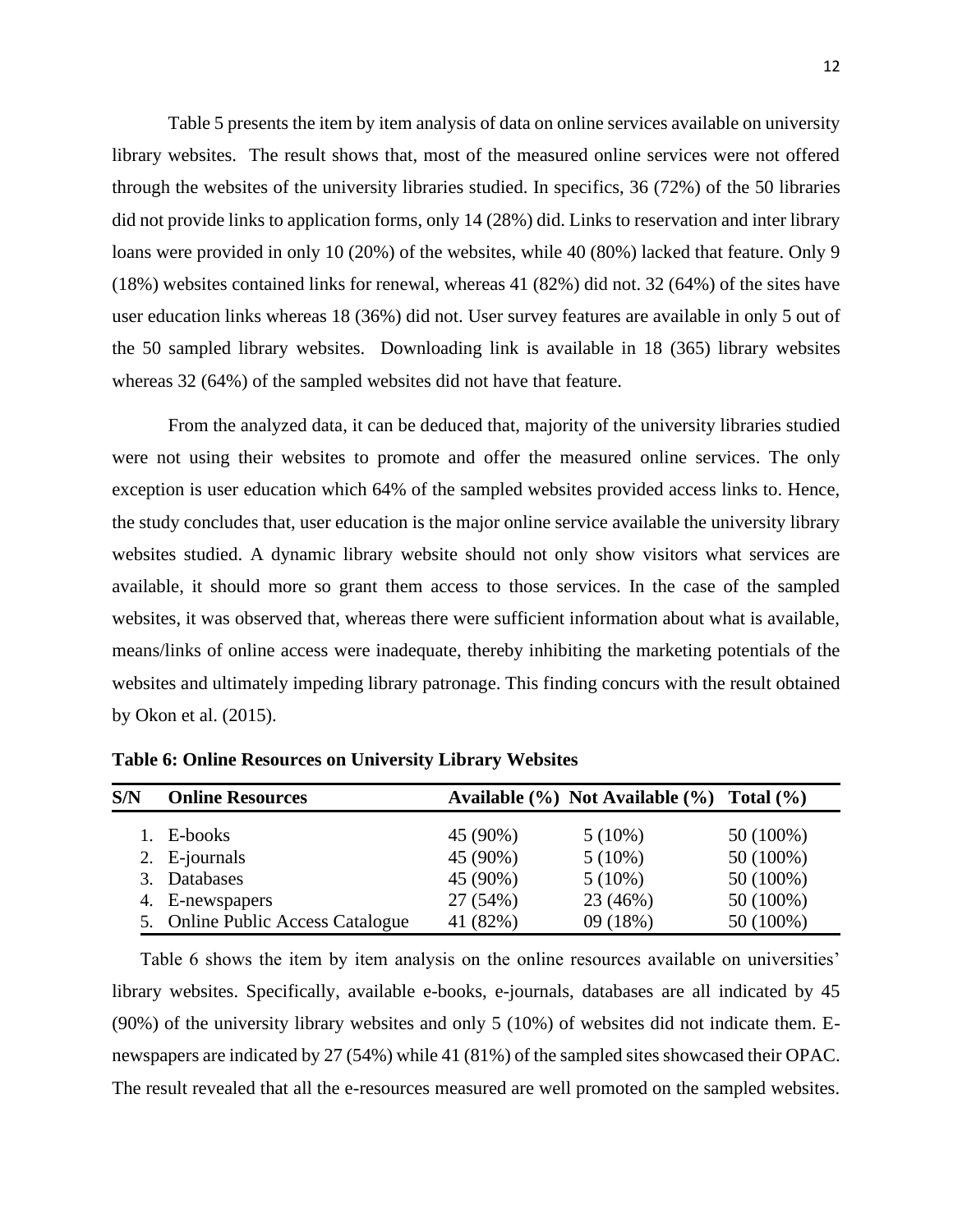It can therefore be concluded that e-books, e-journals, databases, OPAC and e-newspapers are prominent e-resources available on the studied universities' library websites. The library website is an online environment, hence, it is not surprising that, the studied university libraries utilized their websites in marketing their e-resources to patrons. This result contradicts the finding of Aloysius et al. (2019).

#### **4.2 Summary of Findings**

The following are the major findings of this study:

1. the links of most Nigerian university libraries are visible on the homepages of the universities' websites;

library news, library programmes, vision and mission statements, opening and closing hours, and photographs of events are the most common elements of information on the websites of most Nigerian university libraries;

- 2. majority of Nigerian universities' library websites do not possess networking features. In other words, the libraries do not use their websites for networking purposes;
- 3. email services, ask-a-librarian and social media link are the most common consultation services on the websites of most Nigerian university libraries;
- 4. user education is the most prominent online service available on the websites of most Nigerian University libraries; and
- 5. online resources like e-books, e-journals, databases, OPAC and e-newspapers are adequately marketed on the websites of most Nigerian university libraries.

#### **5.1 Conclusion**

In the face of declining patronage, library marketing has become imperative to rekindle the interest of user groups in order to achieve maximum utilization of library resources, services and facilities. The introduction of ICT in library services has continued to engender innovation in the way and manner libraries are marketed. Web marketing of library resources and services has become a global trend because of its potential to bridge the awareness gap that usually exists between user communities and available resources/services. This study assessed the marketing features of Nigerian universities' library websites with emphasis on six (6) features of visibility, information, networking, consultation services, online services and online resources. Data analysis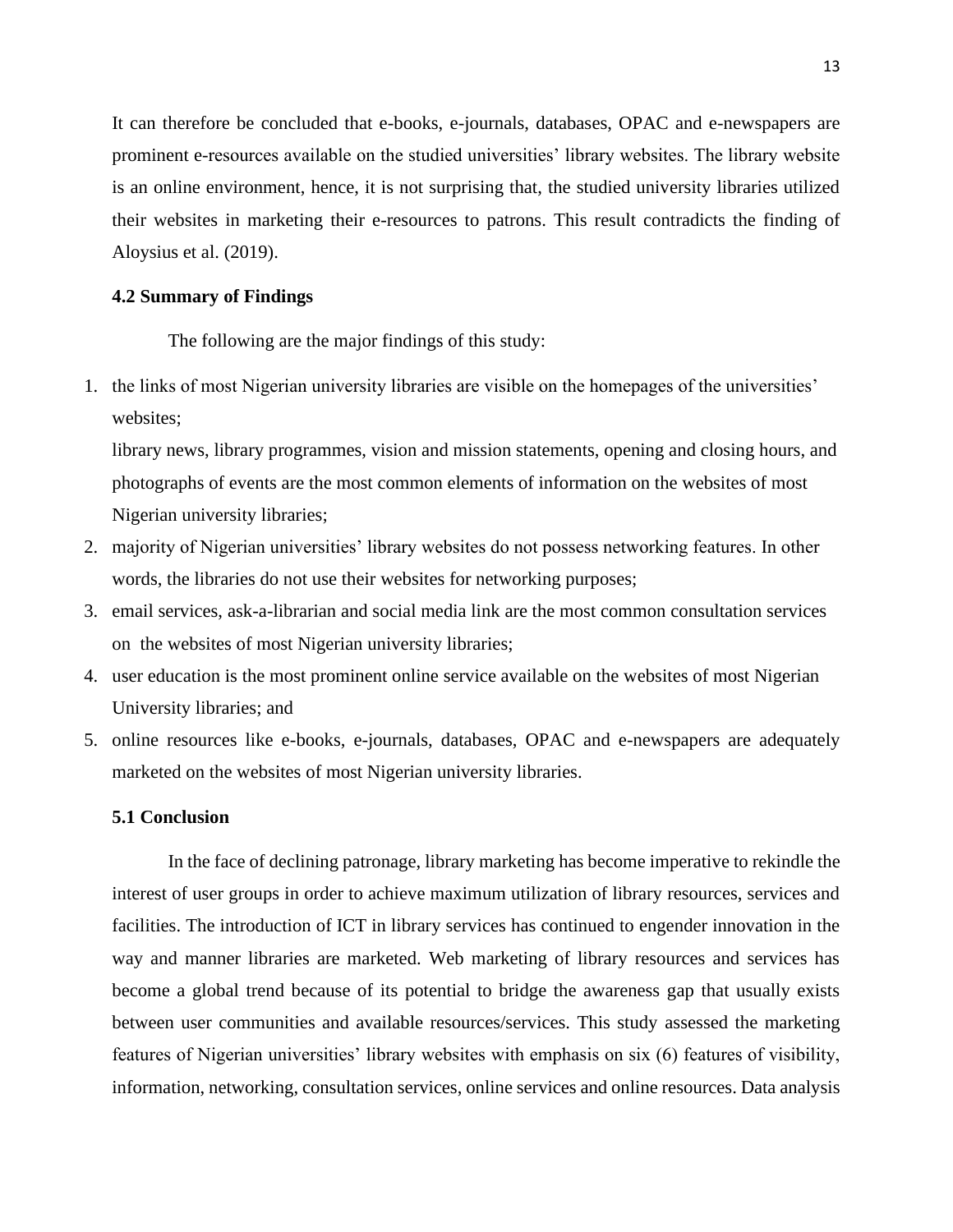showed that, the library websites are doing well in the areas of visibility, information, consultation services and online resources. However, their performance in the areas of networking and online services is not satisfactory. It is therefore concluded that, although Nigerian universities' library websites possess moderate marketing features, there is need for improvement in their use for networking and offering of online services in order to ensure their maximum utilization for marketing purposes.

#### **Recommendations**

In view of the findings of this study, the following recommendations are made:

- 1. university library managers should work together with the ICT unit of their parent institutions to ensure that the library link is usually made directly visible on the home pages of their universities to make for easy identification by web visitors;
- 2. IT experts with librarianship background should be employed to handle university library website development and management to ensure the integration of all relevant marketing features from time to time; and
- 3. governments and proprietors of private universities should ensure adequate provision of funds to enable university libraries have dedicated and functional websites geared towards marketing their services and resources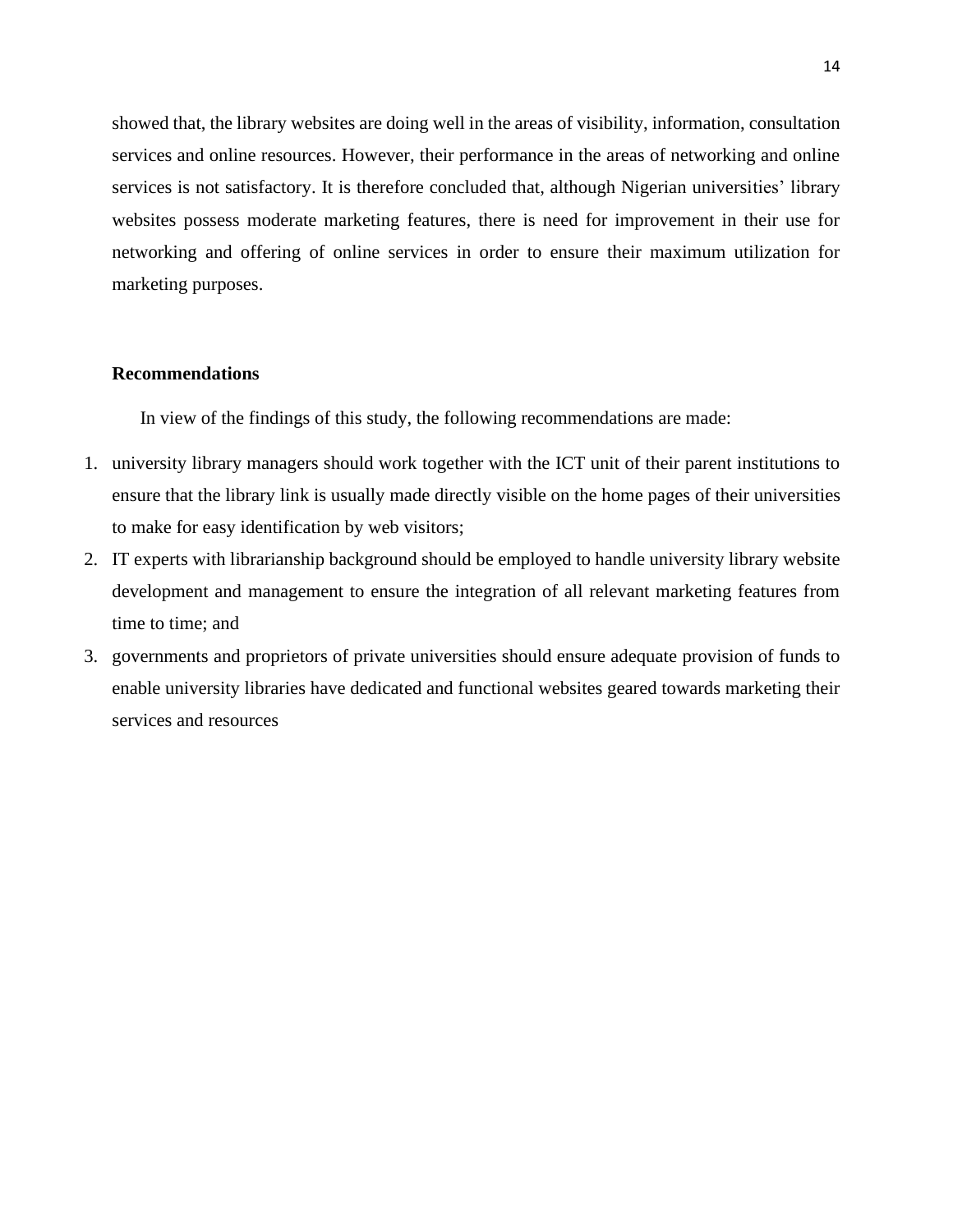#### **References**

- Abbas, S., Khalid, S. & Hashmi, F. A. (2016). Library websites as source of marketing of library resources: an empirical study of HEC recognized universities of Pakistan. *Qualitative and Quantitative Methods in Libraries (QQML) 5: 235-249*
- Agha, S. S. (n.d.). Marketing library services online: strategies and challenges for academic libraries https://core.ac.uk/download/pdf/19914432.pdf
- Aloysius, D. A., Awa, C. P. and Aquaisua, A. O. (2019). E-Marketing of library resources and patronage by students in university libraries of Akwa Ibom State, Nigeria. *Library Philosophy and Practice*.<https://digitalcommons.unl.edu/libphilprac/2413>
- Babar, S. A., Ijaz M. M. & Tufail K. M. (2020). Marketing features on university library websites in Pakistan *Library Philosophy and Practice.* https://digitalcommons.unl.edu/libphilprac/4443
- Castaldo, J. C. (2008). Marketing electronic resources from the academic library homepage. A thesis submitted to the School of Information and Library Science of the University of North Carolina in partial fulfillment of the requirements for the degree of Master of Science in Library Science. [https://ils.unc.edu](https://ils.unc.edu/)
- Echem, M. E. & Alex-Nmecha, J. C. (2019). Marketing information products and services: the focus on libraries and information centres. In: Igwe, K. N., Sadiku, S. A. & Edam-Agbor(eds.) *Themes and trends in information science*, Zeh communications
- Kaba, A. (2011). Marketing information resources and services on the web: current status of academic libraries in the United Arab Emirates. *Information Development* 27(1):58-65.
- Kaur, K. (2009). Marketing the academic library on the web. *Library Management*, 30 (6/7), 454- 468 454. https://www.researchgate.net/publication/235322392
- Kumar, S. & Bansal, L. (2014). The impact of mergers and acquisition of performance in India. *Management Decision*, 46 (10), 1531-543.
- National Universities Commission (2021). Accredited universities in Nigeria. https//www.nuc.edu.ng
- Okon, E.E., Ime, I.J., & Ima-Obong, E. (2015). Marketing of web-based library resources in Nigerian universities. *Library Philosophy and Practice*. <http://digitalcommons.unl.edu/libphilprac/1263>
- Olajide, O. & Adio, G. effective utilization of university library resources by undergraduate students: a case study of Federal university Oye-Ekiti, Nigeria. *Library Philosophy and practice*. http://digitalcommons.unl.edu/libphilprac/1503